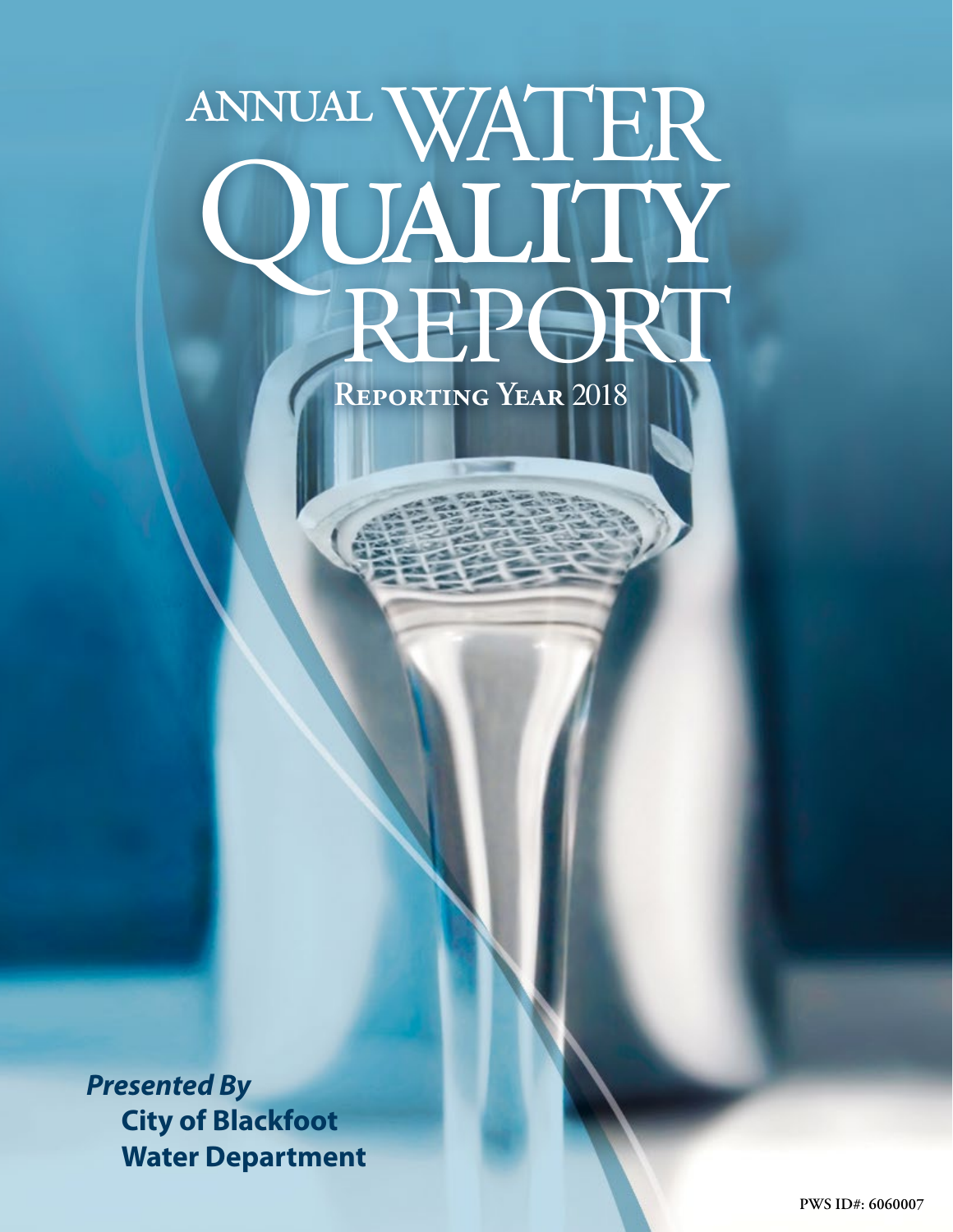# **Our Mission Continues**

 $\mathbf{W}$  are once again pleased to present our annual water quality report covering all testing performed between January<br>1 and December 31, 2018. Over the years, we have dedicated ourselves to producing drinking water th state and federal standards. We continually strive to adopt new methods for delivering the best-quality drinking water to you. As new challenges to drinking water safety emerge, we remain vigilant in meeting the goals of source water protection, water conservation, and community education while continuing to serve the needs of all our water users.

Please remember that we are always available should you ever have any questions or concerns about your water.

## **Public Meetings**

We want our valued customers to be informed about their water utility. If you want to learn more, please attend any of our regularly scheduled meetings. City Council meetings are held on the first and third Tuesday of each month. Find out more on the internet at [www.cityofblackfoot.org](http://www.cityofblackfoot.org) or visit our Facebook page.

#### **Important Health Information**

Some people may be more vulnerable to contaminants<br>in drinking water than the general population. Immunocompromised persons such as persons with cancer undergoing chemotherapy, persons who have undergone organ transplants, people with HIV/AIDS or other immune system disorders, some elderly, and infants may be particularly at risk from infections. These people should seek advice about drinking water from their health care providers. The U.S. EPA/CDC (Centers for Disease Control and Prevention) guidelines on appropriate means to lessen the risk of infection by

*Cryptosporidium* and other microbial contaminants are available from the Safe Drinking Water Hotline at (800) 426 4791 or [http://water.](http://water.epa.gov/drink/hotline) [epa.gov/drink/hotline](http://water.epa.gov/drink/hotline).



#### **Water Conservation Tips**

 $\sum$  you can play a role in conserving water and saving yourself money in the process by becoming conscious of the amount of water your household is using and by looking for ways to use less whenever you can. It is not hard to conserve water. Here are a few tips:

- Automatic dishwashers use 15 gallons for every cycle, regardless of how many dishes are loaded. So get a run for your money and load it to capacity.
- Turn off the tap when brushing your teeth.
- Check every faucet in your home for leaks. Just a slow drip can waste 15 to 20 gallons a day. Fix it and you can save almost 6,000 gallons per year.
- Check your toilets for leaks by putting a few drops of food coloring in the tank. Watch for a few minutes to see if the color shows up in the bowl. It is not uncommon to lose up to 100 gallons a day from an invisible toilet leak. Fix it and you save more than 30,000 gallons a year.
- Use your water meter to detect hidden leaks. Simply turn off all taps and water-using appliances. Then check the meter after 15 minutes. If it moved, you have a leak.

#### **Where Does My Water Come From?**

The City's source is groundwater from the Eastern Snake Plain Aquifer. It is pumped by nine vertical turbine wells located throughout the system.

 $U$   $U = 0$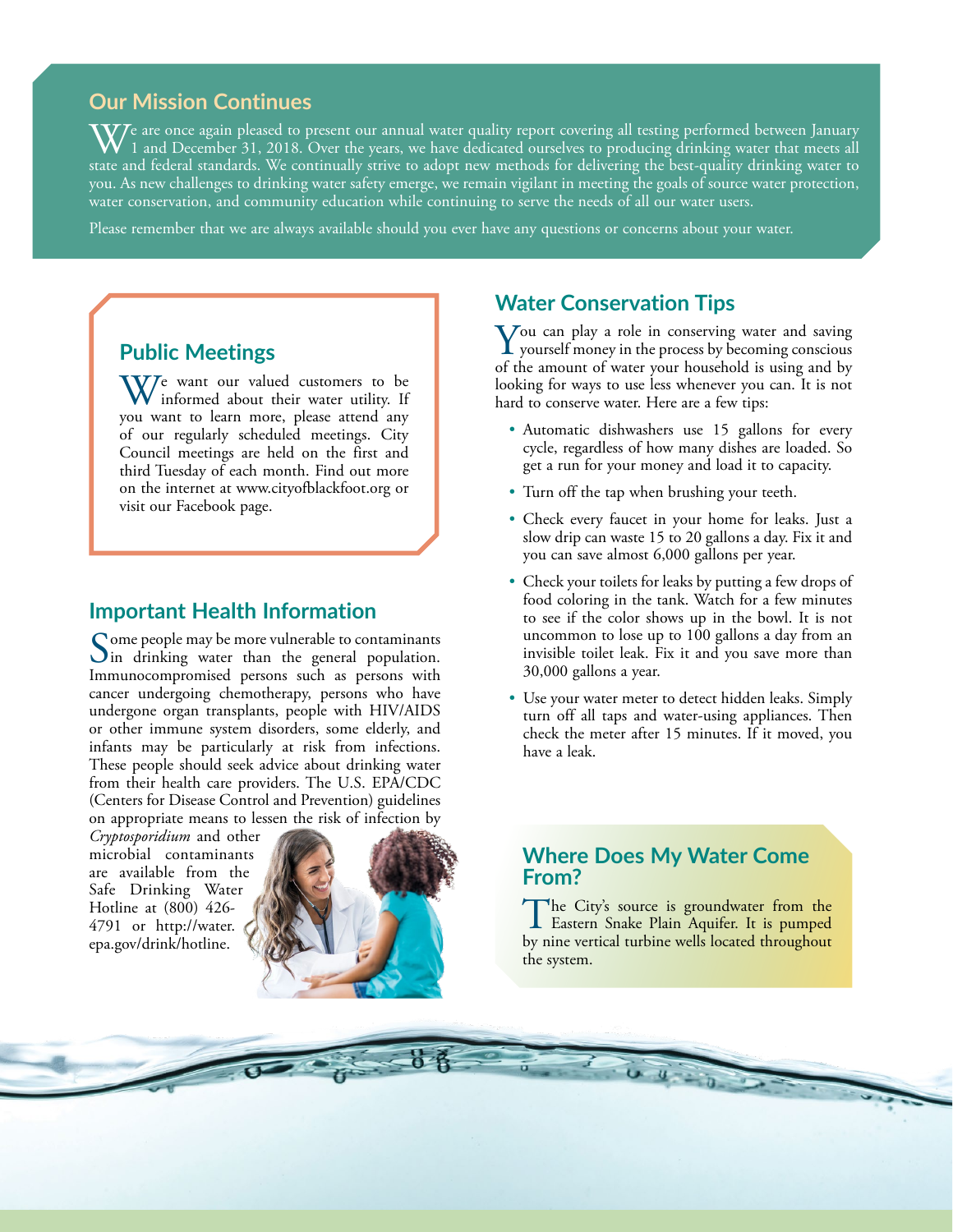#### **Substances That Could Be in Water**

To ensure that tap water is safe to drink, the U.S.<br>EPA prescribes regulations limiting the amount of certain contaminants in water provided by public water systems. U.S. Food and Drug Administration regulations establish limits for contaminants in bottled water, which must provide the same protection for public health. Drinking water, including bottled water, may reasonably be expected to contain at least small amounts of some contaminants. The presence of these contaminants does not necessarily indicate that the water poses a health risk.

The sources of drinking water (both tap water and bottled water) include rivers, lakes, streams, ponds, reservoirs, springs, and wells. As water travels over the surface of the land or through the ground, it dissolves naturally occurring minerals, in some cases, radioactive material, and substances resulting from the presence of animals or from human activity. Substances that may be present in source water include:

 $-I$ 

Microbial Contaminants, such as viruses and bacteria, which may come from sewage treatment plants, septic systems, agricultural livestock operations, or wildlife;

Inorganic Contaminants, such as

salts and metals, which can be naturally occurring or may result from urban stormwater runoff, industrial or domestic wastewater discharges, oil and gas production, mining, or farming;

Pesticides and Herbicides, which may come from a variety of sources such as agriculture, urban stormwater runoff, and residential uses;

Organic Chemical Contaminants, including synthetic and volatile organic chemicals, which are by-products of industrial processes and petroleum production and may also come from gas stations, urban stormwater runoff, and septic systems;

Radioactive Contaminants, which can be naturally occurring or may be the result of oil and gas production and mining activities.

For more information about contaminants and potential health effects, call the U.S. EPA's Safe Drinking Water Hotline at (800) 426-4791.

**We remain vigilant in delivering the best-quality drinking water**

#### **Source Water Assessment**

A Source Water (SWAP) is now available Assessment Plan at our office. This plan is an assessment of the delineated area around our listed sources through which contaminants, if present, could migrate and reach our source water. It also includes an inventory of potential sources of contamination within the delineated area and a determination of the water supply's susceptibility to contamination by the identified potential sources.



According to the SWAP, our water system had a susceptibility rating of medium. If you would like to

review the SWAP, please feel free to contact us during regular office hours. The SWAP is also available online at [http://deq.idaho.gov/water](http://deq.idaho.gov/water-quality/source-water/assessments/)[quality/source-water/assessments/](http://deq.idaho.gov/water-quality/source-water/assessments/).

# **Questions?**

The Blackfoot Water Department works around the clock to provide top-quality water to every tap. We ask that all our customers help us protect our water sources, which are the heart of our community, our way of life, and our children's future. In 2018 the City of Blackfoot pumped 1.32 billion gallons of water.

If you have any questions about this report or your water utility, please feel free to contact Vernon Cannon, Water Superintendent, at (208) 785-8608. Our office is open Monday through Thursday from 7:00 a.m. to 5:00 p.m., Fridays from 8:00 a.m. to 1:00 p.m.



#### **Lead in Home Plumbing**

If present, elevated levels of lead can cause serious health problems, especially for pregnant women and young<br>children. Lead in drinking water is primarily from materials and components associated with service lines and<br>h f present, elevated levels of lead can cause serious health problems, especially for pregnant women and young home plumbing. We are responsible for providing high-quality drinking water, but we cannot control the variety of materials used in plumbing components. When your water has been sitting for several hours, you can minimize the potential for lead exposure by flushing your tap for 30 seconds to 2 minutes before using water for drinking or cooking. If you are concerned about lead in your water, you may wish to have your water tested. Information on lead in drinking water, testing methods, and steps you can take to minimize exposure is available from the Safe Drinking Water Hotline at (800) 426-4791 or at [www.epa.gov/safewater/lead.](http://www.epa.gov/safewater/lead)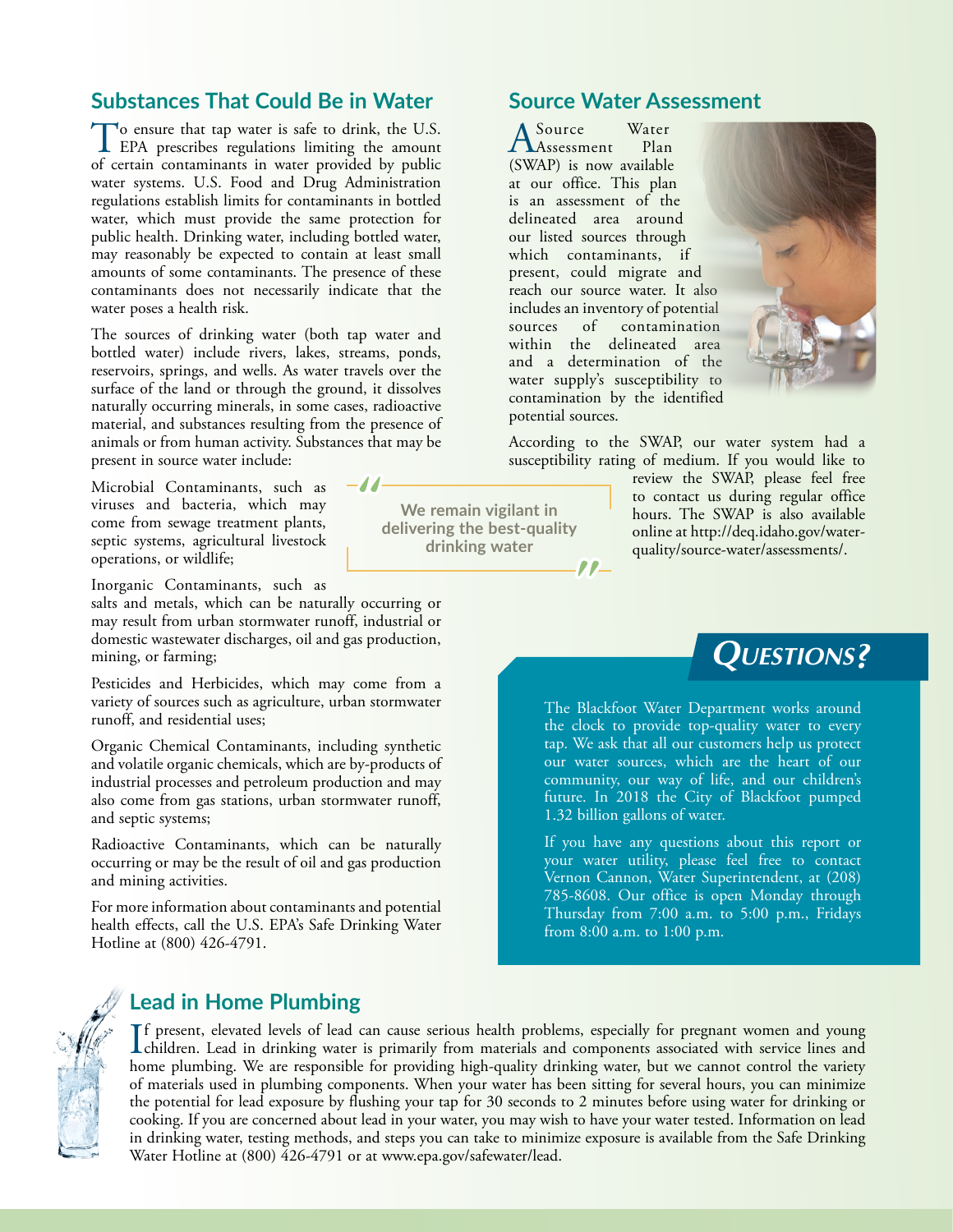#### **Level 1/2 Assessment Update**

Coliforms are bacteria that are naturally present in the environment and are used as an indicator that other, potentially harmful, waterborne pathogens may be present or that a potential pathway exists through which contamination may enter the drinking water distribution system. We found coliforms, indicating the need to look for potential problems in water treatment or distribution. When this occurs, we are required to conduct assessment(s) to identify problems and to correct any problems that were found during these assessments.

During the past year, we were required to conduct one Level 1 assessment. One Level 1 assessment was completed. In addition, we were required to take three corrective actions, and we completed three of these actions.

During the past year, two Level 2 assessments were required to be completed for our water system. Two Level 2 assessments were completed. In addition, we were required to take six corrective actions, and we completed six of these actions.

## **Water Main Flushing**

Distribution mains (pipes) convey water to homes, businesses, and hydrants in your neighborhood. The water entering distribution mains is of very high quality; however, water quality can deteriorate in areas of the distribution mains over time. Water main flushing is the process of cleaning the interior of water distribution mains by sending a rapid flow of water through the mains.

Flushing maintains water quality in several ways. For example, flushing removes sediments like iron and manganese. Although iron and manganese do not pose health concerns, they can affect the taste, clarity, and color of the water. Additionally, sediments can shield microorganisms from the disinfecting power of chlorine, contributing to the growth of microorganisms within distribution mains. Flushing helps remove stale water and ensures the presence of fresh water with sufficient dissolved oxygen, disinfectant levels, and an acceptable taste and smell.

During flushing operations in your neighborhood, some short-term deterioration of water quality, though uncommon, is possible. You should avoid tap water for household uses at that time. If you do use the tap, allow your cold water to run for a few minutes at full velocity before use and avoid using hot water to prevent sediment accumulation in your hot water tank.

Please contact us if you have any questions or if you would like more information on our water main flushing schedule.

## **What's a Cross-Connection?**

Cross-connections that contaminate drinking water distribution lines are a major concern. A crossconnection is formed at any point where a drinking water line connects to equipment (boilers), systems containing chemicals (air conditioning systems, fire sprinkler systems, irrigation systems), or water sources of questionable quality. Cross-connection contamination can occur when the pressure in the equipment or system is greater than the pressure inside the drinking water line (back pressure). Contamination can also occur when the pressure in the drinking water line drops due to fairly routine occurrences (main breaks, heavy water demand), causing contaminants to be sucked out from the equipment and into the drinking water line (back siphonage).

Outside water taps and garden hoses tend to be the most common sources of cross-connection contamination at home. The garden hose creates a hazard when submerged in a swimming pool or when attached to a chemical sprayer for weed killing. Garden hoses that are left lying on the ground may be contaminated by fertilizers, cesspools, or garden chemicals. Improperly installed valves in your toilet could also be a source of cross-connection contamination.

Community water supplies are continuously jeopardized by cross-connections unless appropriate valves, known as backflow prevention devices, are installed and maintained. We have surveyed industrial, commercial, and institutional facilities in the service area to make sure that potential cross-connections are identified and eliminated or protected by a backflow preventer. We also inspect and test backflow preventers to make sure that they provide maximum protection.

For more information on backflow prevention, contact the Safe Drinking Water Hotline at (800) 426-4791.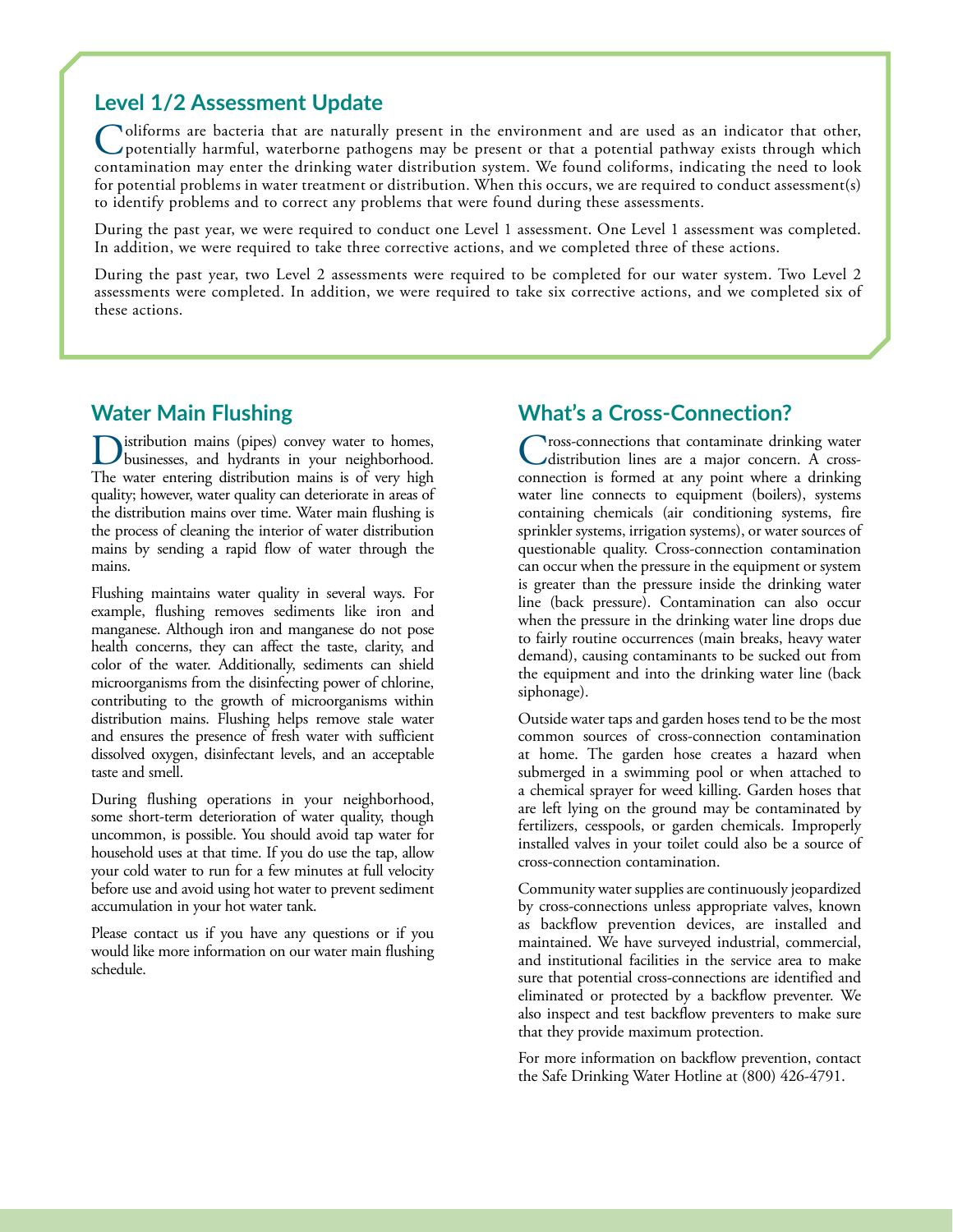

# **BY THE NUMBERS**

The number of Olympic-sized swimming pools it would The number of Olympic-sized swimming pools it would<br>take to fill up all of Earth's water. **TRILLION**



The average cost for about 5 gallons of water supplied to a home in the U.S. **CENT** 

The amount of Earth's water that is salty or otherwise undrinkable, or locked away and unavailable in ice caps The amount of Earth's water that is salty or otherwise<br>undrinkable, or locked away and unavailable in ice caps<br>and glaciers.



The average daily number of gallons of total home water **GALLONS** use for each person in the U.S.

The amount of Earth's surface that's covered by water. **71 %** 

The amount of water on Earth in cubic miles. **MILLION**

The amount of Earth's water that is available for all of **1 %** 

**75%** The amount of the human brain that contains water.